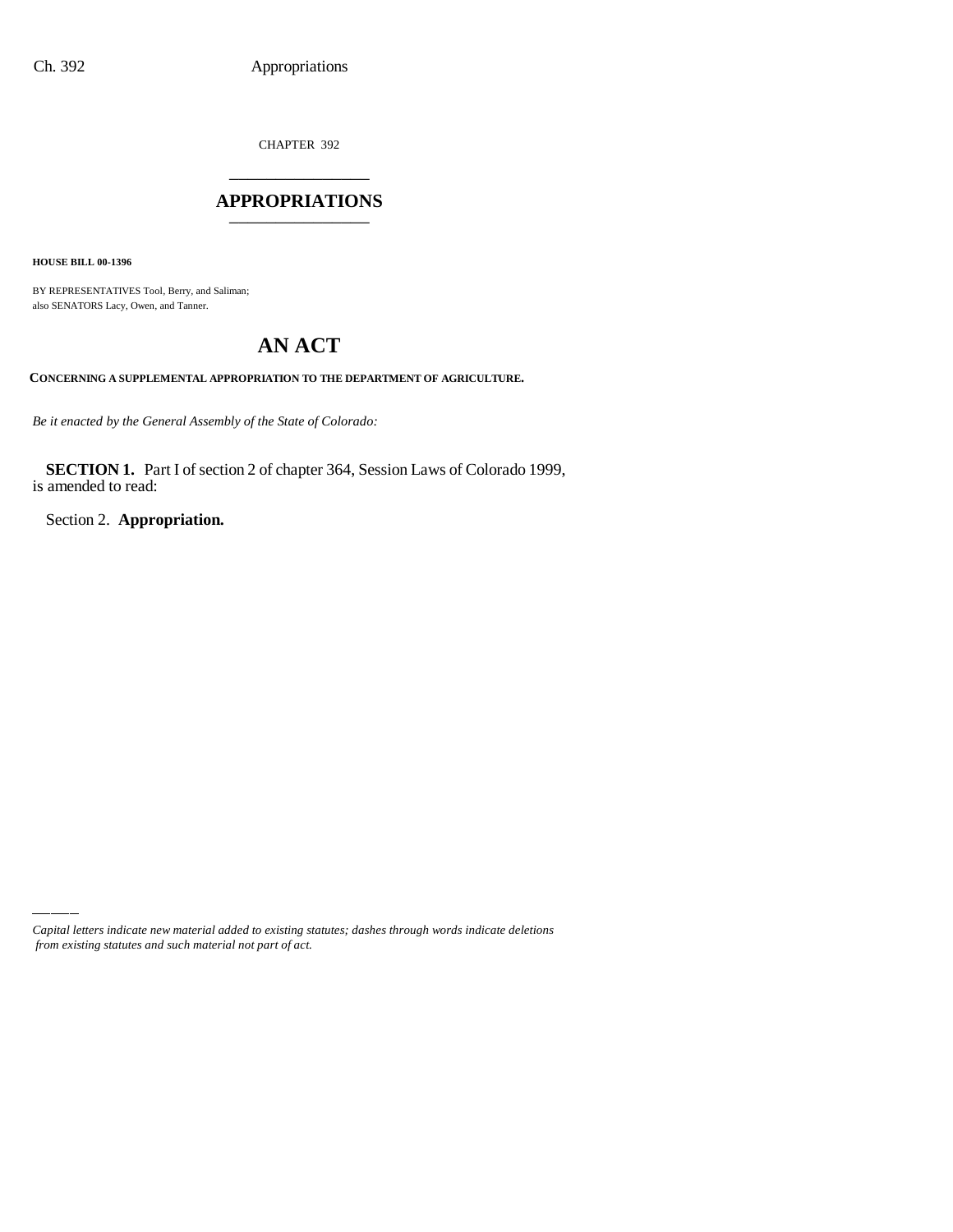### Ch. 392 **Appropriations**

|                 |              |             | APPROPRIATION FROM |              |               |                |  |
|-----------------|--------------|-------------|--------------------|--------------|---------------|----------------|--|
|                 |              |             | GENERAL            |              | <b>CASH</b>   |                |  |
| ITEM &          |              | GENERAL     | <b>FUND</b>        | CASH         | <b>FUNDS</b>  | <b>FEDERAL</b> |  |
| <b>SUBTOTAL</b> | <b>TOTAL</b> | <b>FUND</b> | <b>EXEMPT</b>      | <b>FUNDS</b> | <b>EXEMPT</b> | FUNDS          |  |
|                 |              |             |                    |              |               |                |  |

#### **PART I DEPARTMENT OF AGRICULTURE**

#### **(1) COMMISSIONER'S OFFICE AND ADMINISTRATIVE SERVICES**

| <b>Personal Services</b>      | 1,420,922    | 1,009,742 | $34,155^{\circ}$       | $376,691(T)$ <sup>b</sup> | 334   |
|-------------------------------|--------------|-----------|------------------------|---------------------------|-------|
|                               | $(22.7$ FTE) |           |                        |                           |       |
| Licensing/Registration        |              |           |                        |                           |       |
| <b>System Integration</b>     | 496,400      | 100,000   |                        | $396,400^{\circ}$         |       |
|                               |              |           |                        | 396,400 <sup>e</sup>      |       |
| Health, Life, and Dental      | 544,196      | 235,336   | $306,649$ <sup>a</sup> |                           | 2,211 |
| Short-term Disability         | 23,862       | 12,295    | $11,350^{\rm a}$       |                           | 217   |
| Salary Survey and             |              |           |                        |                           |       |
| Anniversary Increases         | 439,229      | 242,172   | $193,672$ <sup>a</sup> |                           | 3,385 |
| Workers' Compensation         | 75,860       | 39,845    | $35,301^{\circ}$       |                           | 714   |
| <b>Operating Expenses</b>     | 129,267      | 119,466   | $9,801^a$              |                           |       |
|                               | 112,993      | 103,192   |                        |                           |       |
| <b>Information Technology</b> |              |           |                        |                           |       |
| <b>Asset Maintenance</b>      | 156,188      | 69,113    | 74,767 <sup>a</sup>    | $+2,308$                  |       |
|                               |              |           |                        | 12,308 <sup>f</sup>       |       |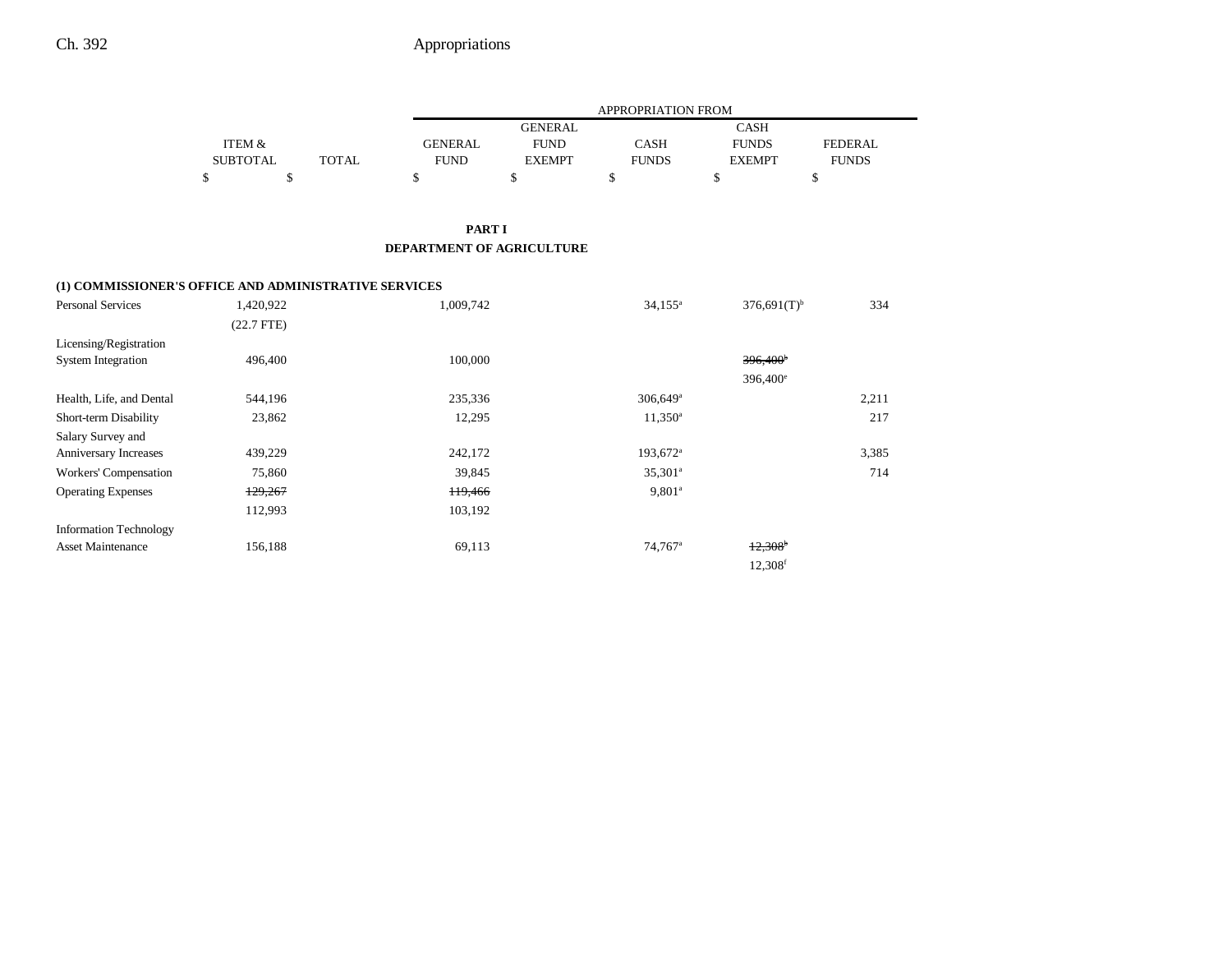| Legal Services for 3,600        |         |           |                       |         |
|---------------------------------|---------|-----------|-----------------------|---------|
| hours                           | 190,332 | 52,288    | $122,082^a$           | 15,962  |
| Purchase of Services from       |         |           |                       |         |
| <b>Computer Center</b>          | 2,306   | 2,306     |                       |         |
| Payment to Risk Management      |         |           |                       |         |
| and Property Funds              | 67,155  | 38,278    | $28,214^a$            | 663     |
| <b>Vehicle Lease Payments</b>   | 245,364 | 163,375   | 74,989 <sup>a</sup>   | 7,000   |
| <b>Leased Space</b>             | 92,656  | 39,447    | 53,209 <sup>c</sup>   |         |
| Capitol Complex Leased          |         |           |                       |         |
| Space                           | 123,563 | 92,670    | 30,893 <sup>a</sup>   |         |
| Lease Purchase for 700          |         |           |                       |         |
| Kipling                         | 213,294 | 137,943   | $75,351$ <sup>a</sup> |         |
|                                 | 224,724 | 145,338   | $79,386^a$            |         |
| Utilities                       | 83,499  | 76,921    | $6,578^{\circ}$       |         |
| <b>Agricultural Statistics</b>  | 83,000  | 65,000    | $18,000$ <sup>d</sup> |         |
| Grants                          | 220,906 |           |                       | 220,906 |
| <b>Indirect Cost Assessment</b> | 15,021  |           |                       | 15,021  |
|                                 |         | 4,623,020 |                       |         |
|                                 |         | 4,618,176 |                       |         |

a These amounts shall be from fees collected by cash funded agencies within the Department.

<sup>b</sup> These amounts shall be from indirect cost recoveries.

c Of this amount, \$31,582 shall be from fees collected by the Brand Inspection Program, and \$21,627 shall be from fees collected by cash funded agencies within the Department.

d This amount shall be from cash raised from the sale of statistics books.

e Of this amount, \$100,000 shall be from reserves in the Pesticide Applicator Fund, \$196,400 shall be from reserves in the Pesticide Registration Fund, and the Pesticide Registration Fund, and \$100,000 SHALL BE FROM RESERVES IN THE GROUNDWATER PROTECTION FUND.

f THIS AMOUNT SHALL BE FROM RESERVES IN THE CHEMIGATION FUND.

Ch. 392 Appropriations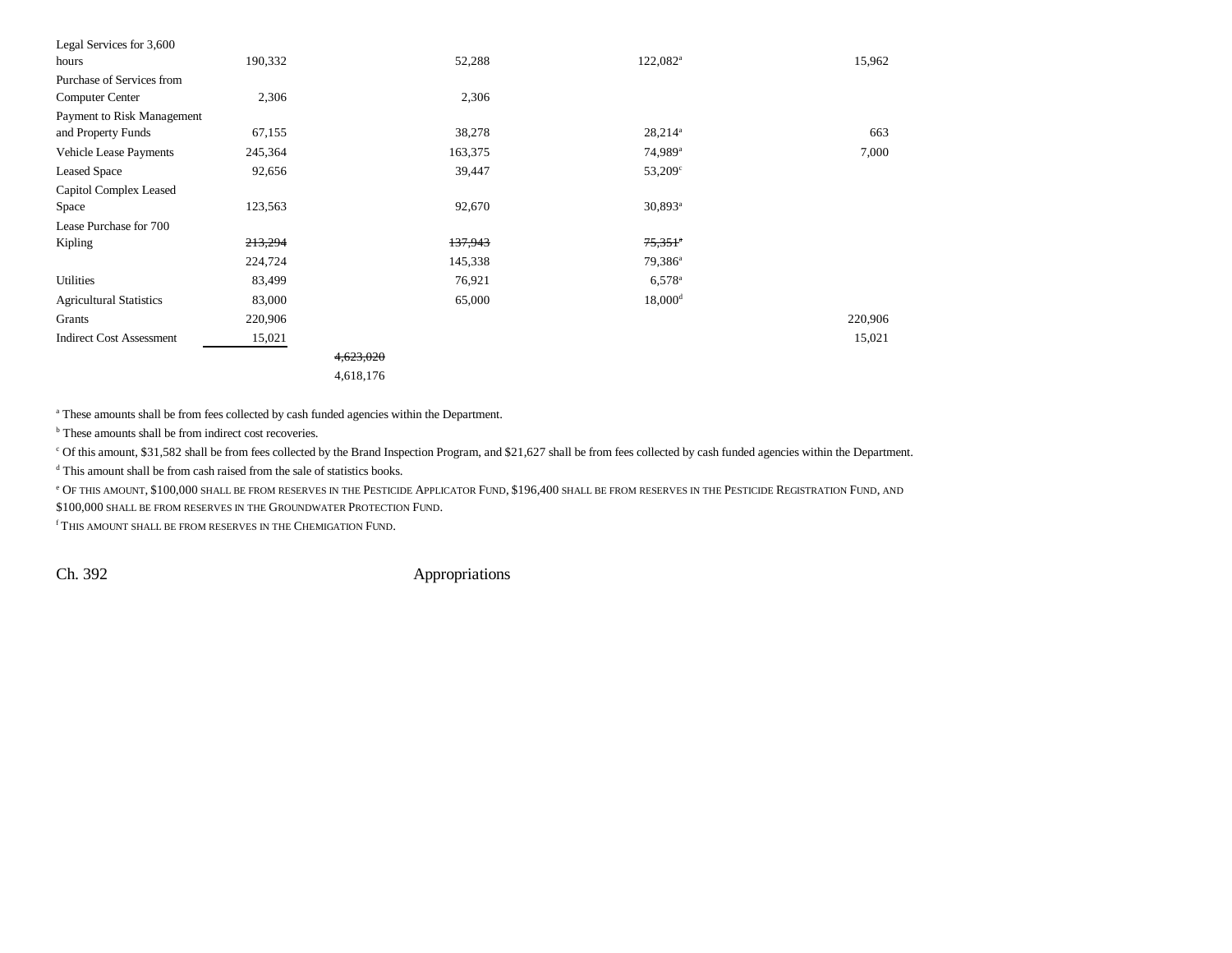## Ch. 392 Appropriations

|                                                   |                                      |              | APPROPRIATION FROM            |                                                |                        |                                              |                                |
|---------------------------------------------------|--------------------------------------|--------------|-------------------------------|------------------------------------------------|------------------------|----------------------------------------------|--------------------------------|
|                                                   | <b>ITEM &amp;</b><br><b>SUBTOTAL</b> | <b>TOTAL</b> | <b>GENERAL</b><br><b>FUND</b> | <b>GENERAL</b><br><b>FUND</b><br><b>EXEMPT</b> | CASH<br><b>FUNDS</b>   | <b>CASH</b><br><b>FUNDS</b><br><b>EXEMPT</b> | <b>FEDERAL</b><br><b>FUNDS</b> |
|                                                   | \$<br>\$                             |              | \$                            | \$                                             | \$                     | \$                                           | \$                             |
|                                                   |                                      |              |                               |                                                |                        |                                              |                                |
| (2) AGRICULTURAL SERVICES DIVISION <sup>1,2</sup> |                                      |              |                               |                                                |                        |                                              |                                |
| <b>Personal Services</b>                          | 8,735,453                            |              | 5,024,236                     |                                                | 3,428,628 <sup>a</sup> | 142,001 <sup>b</sup>                         | 140,588                        |
|                                                   |                                      |              | $(87.5$ FTE)                  |                                                | $(69.1$ FTE)           |                                              | $(3.0$ FTE)                    |
| <b>Operating Expenses</b>                         | 1,229,590                            |              | 418,982                       |                                                | 693,395 <sup>a</sup>   | $105,000^{\rm b}$                            | 12,213                         |
|                                                   | 1,244,950                            |              | 434,342                       |                                                |                        |                                              |                                |
| <b>Measurement Standard</b>                       |                                      |              |                               |                                                |                        |                                              |                                |
| Trucks                                            | 140,982                              |              | 140,982                       |                                                |                        |                                              |                                |
| <b>Noxious Weed Management</b>                    |                                      |              |                               |                                                |                        |                                              |                                |
| <b>Grant Program</b>                              | 225,000                              |              | 225,000                       |                                                |                        |                                              |                                |
| Diseased Livestock Fund                           | 25,000                               |              |                               |                                                |                        | $25,000$ <sup>c</sup>                        |                                |
| Cervidae Disease Revolving                        |                                      |              |                               |                                                |                        |                                              |                                |
| Fund                                              | 25,000                               |              |                               |                                                | $25,000$ <sup>d</sup>  |                                              |                                |
|                                                   | 30,450                               |              |                               |                                                |                        | $5,450$ <sup>d</sup>                         |                                |
| <b>Indirect Cost Assessment</b>                   | 253,665                              |              |                               |                                                | $230,759$ <sup>a</sup> |                                              | 22,906                         |
|                                                   |                                      | 10,634,690   |                               |                                                |                        |                                              |                                |
|                                                   |                                      | 10,655,500   |                               |                                                |                        |                                              |                                |
|                                                   |                                      |              |                               |                                                |                        |                                              |                                |

a These amounts shall be from fees collected for services provided.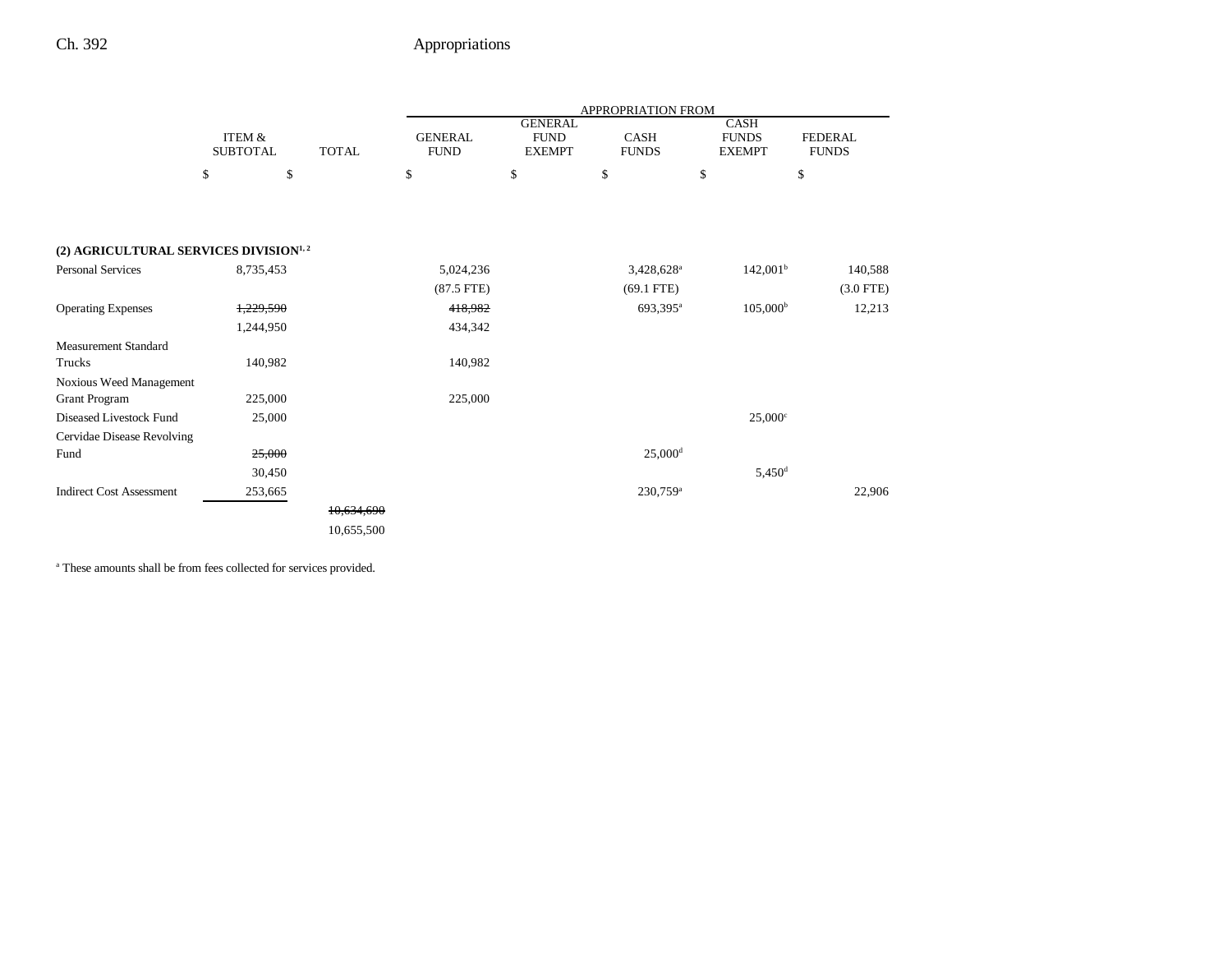<sup>b</sup> These amounts shall be from fund reserves.

c This amount shall be payment for damages available from the Diseased Livestock Indemnity Fund, pursuant to Section 35-50-140.5(2), C.R.S.

<sup>d</sup> This amount THESE AMOUNTS shall be payment for damages available from the Cervidae Disease Revolving Fund, pursuant to Section 35-50-114.5(4), C.R.S.

| <b>(3) AGRICULTURAL MARKETS DIVISION</b> |
|------------------------------------------|
|------------------------------------------|

| <b>Personal Services</b>     | 580,095      |         |     |                  |                           |
|------------------------------|--------------|---------|-----|------------------|---------------------------|
|                              | $(10.7$ FTE) |         |     |                  |                           |
| <b>Operating Expenses</b>    | 108,131      |         |     |                  |                           |
|                              | 109,045      |         |     |                  |                           |
| <b>Aquaculture Operating</b> |              |         |     |                  |                           |
| <b>Expenses</b>              | 29,700       |         |     |                  |                           |
| Economic Development         |              |         |     |                  |                           |
| Grants                       | 45,000       |         |     |                  |                           |
|                              |              | 762,926 |     | $80,645^{\circ}$ | $682,281(T)$ <sup>b</sup> |
|                              |              | 763,840 | 914 |                  |                           |

a This amount shall be from fees for services and cash raised for economic development.

<sup>b</sup> This amount represents a transfer from the Department of Local Affairs Economic Development Program. Any amounts included in state fiscal year spending are accounted for in the appropriation to the Department of Local Affairs.

#### **(4) BRAND BOARD**

| <b>Brand Inspection</b>         | 2,807,257    |
|---------------------------------|--------------|
|                                 | $(64.7$ FTE) |
| Hardware/Software Migration     | 50,000       |
| <b>Alternative Livestock</b>    | 30.403       |
| <b>Indirect Cost Assessment</b> | 101,060      |
|                                 |              |

2,988,720<sup>a</sup> 2,988,720<sup>a</sup>

Ch. 392 Appropriations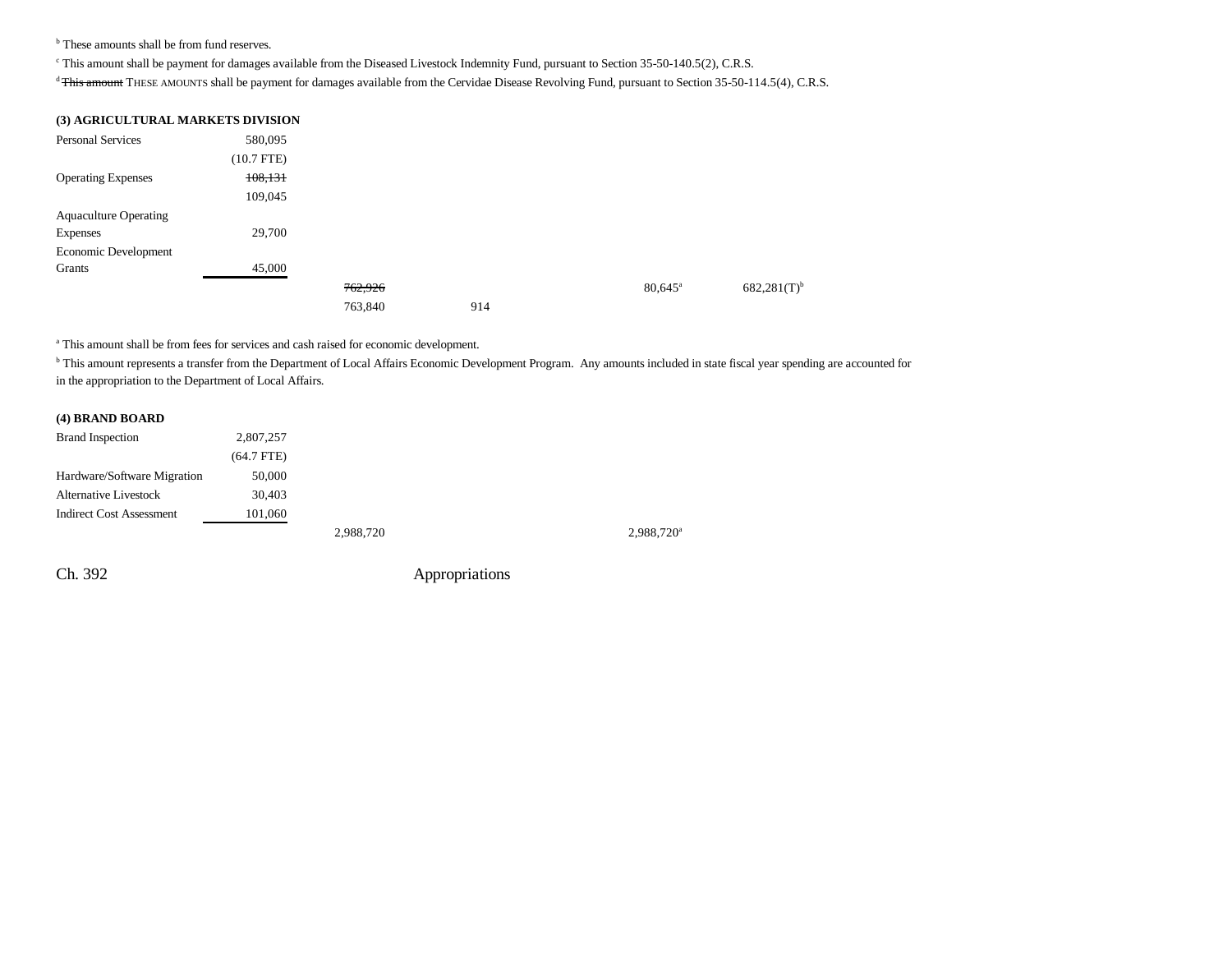### Ch. 392 **Appropriations**

|                 |              |             | APPROPRIATION FROM |              |               |              |  |  |
|-----------------|--------------|-------------|--------------------|--------------|---------------|--------------|--|--|
|                 |              |             | <b>GENERAL</b>     |              | CASH          |              |  |  |
| ITEM &          |              | GENERAL     | <b>FUND</b>        | CASH         | <b>FUNDS</b>  | FEDERAL      |  |  |
| <b>SUBTOTAL</b> | <b>TOTAL</b> | <b>FUND</b> | <b>EXEMPT</b>      | <b>FUNDS</b> | <b>EXEMPT</b> | <b>FUNDS</b> |  |  |
|                 |              |             |                    |              |               |              |  |  |

a This amount shall be from fees for services.

| (5) SPECIAL PURPOSE               |             |         |             |  |
|-----------------------------------|-------------|---------|-------------|--|
| Wine Promotion Board <sup>3</sup> | 296,226     |         |             |  |
|                                   | $(1.0$ FTE) |         |             |  |
| Vaccine and Service Fund          | 51,061      |         |             |  |
| <b>Brand Estray Fund</b>          | 94,050      |         |             |  |
| <b>Indirect Cost Assessment</b>   | 6,945       |         |             |  |
|                                   |             | 448,282 | $413,632^a$ |  |

<sup>a</sup> This amount shall be available pursuant to Section 35-29.5-105, C.R.S., and Section 35-50-146, C.R.S., and from fees for services. For purposes of complying with the limitation on state fiscal year spending imposed by Article X, Section 20 of the State Constitution, these moneys are included for informational purposes as they are continuously appropriated by a permanent statute or constitutional provision.

b This amount shall be available from reserves in the Brand Estray Fund, pursuant to Section 35-53-110, C.R.S.

**(6) COLORADO STATE FAIR4**

Program Costs 8,023,981 8,023,981a

8,023,981a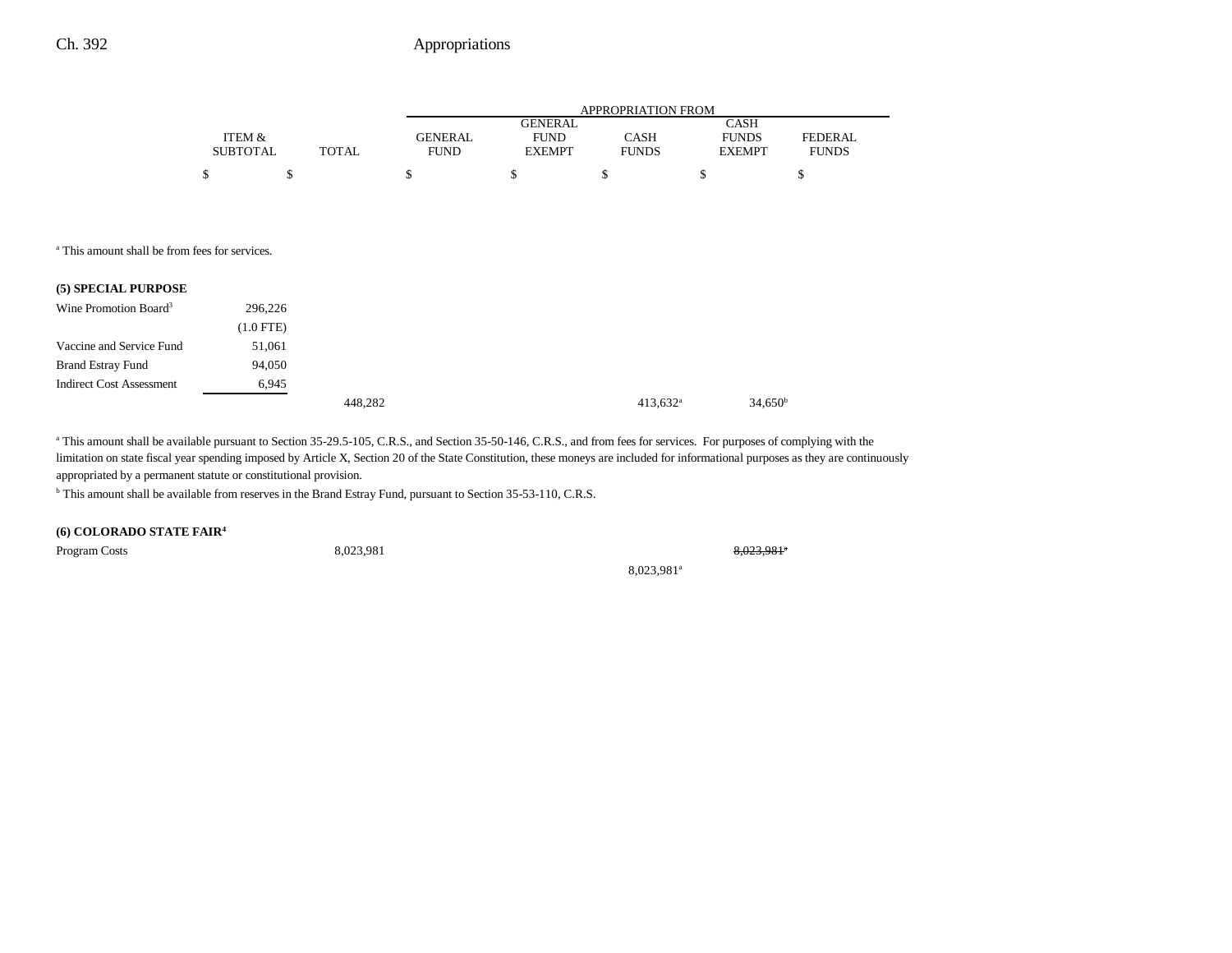(26.9 FTE)

<sup>a</sup> This amount shall be from fees collected by the Colorado State Fair.

| <b>TOTALS PART I</b>  |              |             |              |                           |           |
|-----------------------|--------------|-------------|--------------|---------------------------|-----------|
| $(AGRICULTURE)^{5,6}$ | \$27,481,619 | \$8,305,397 | \$8,935,790  | <del>\$9,798,312</del> *  | \$442,120 |
|                       | \$27,498,499 | \$8,312,792 | \$16,963,806 | $$1,779,781$ <sup>a</sup> |           |

a Of this amount, \$1,058,972 contains a (T) notation.

**FOOTNOTES** -- The following statements are referenced to the numbered footnotes throughout section 2.

- 1 Department of Agriculture, Agricultural Services Division -- The Department is requested to submit a report regarding the Insectary to the Joint Budget Committee by October 1, 1999, listing the number of requests for beneficial insects for noxious weed control for FY 1998-99. The report should include the total requests still to be filled, the location of the requests by weed districts or counties, the number of requests that are filled, the locations of where insects were released, and any other relevant data pertaining to beneficial insects in noxious weed control.
- 2 Department of Agriculture, Agricultural Services Division -- The Department of Agriculture is requested to provide a report to the Joint Budget Committee on the loss of feral and commercial honey bee population in the state. The report shall be based on the study prepared by Colorado State University, which was funded by the Committee for FY 1998-99, detailing to the best extent possible the reasons for the decline in honey bees, and recommendations to alleviate this loss.
- 3 Department of Agriculture, Special Purpose, Wine Promotion Board -- The Wine Promotion Board is requested to provide to the Joint Budget Committee a copy of its most recent annual report by November 1, 1999.
- 4 Department of Agriculture, Colorado State Fair -- The Colorado State Fair and the Department of Agriculture is requested to submit a Schedule 3 and other standard budget reporting schedules to the Joint Budget Committee by

Ch. 392 Appropriations